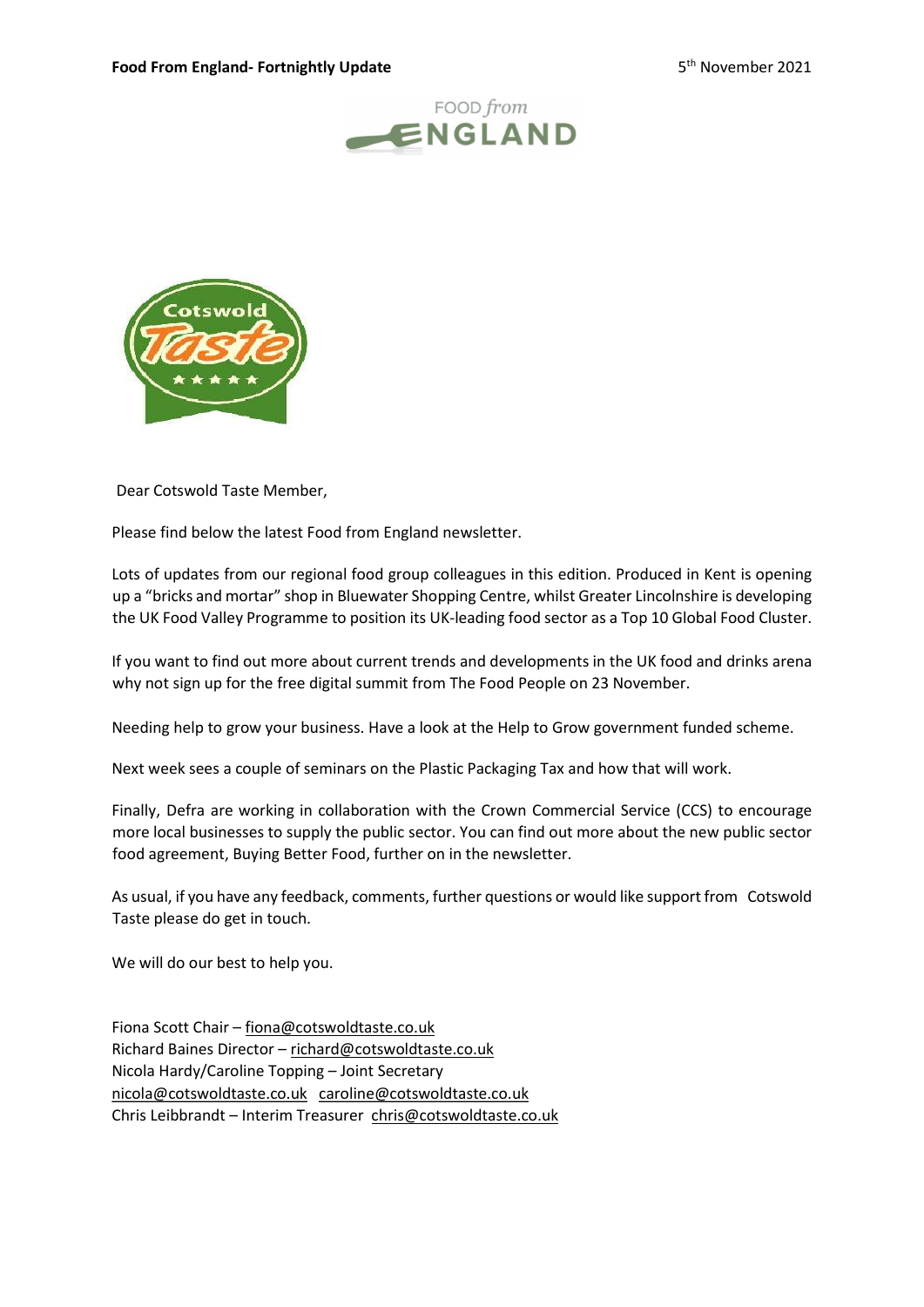

## Food from England Member Updates:

### Food and Drink Forum

On Friday the 22<sup>nd</sup> of October, the Food and Drink Forum had the pleasure of hosting a visit by Her Royal Highness the Princess Royal, to officially open The Food Works SW. During her visit, Her Royal Highness met tenants and centre users to understand just how vital the on-site technical support, product development facilities and business units are in enabling business growth, innovation and productivity. Having toured the facilities, Her Royal Highness unveiled a plaque to mark the Centre's official opening.

You can find the official images of this visit here.

### Produced in Kent

Produced in Kent are delighted to announce that their brand-new shop is now open at Bluewater Shopping Centre, selling food and drink made in Kent.

The project is a partnership between Landsec and Produced in Kent and its members, which will create a retail theatre and demonstration space to champion some of the best independent brands in the area. Eight brands have been chosen so far, including Kent Crisps, Kentish Oils & Condiments, A Little Bit Food Co, Fudge Kitchen and Meopham Valley Vineyard.

To stay up to date with competitions celebrating the opening of the Produced in Kent shop at Bluewater, and to receive information about Produced in Kent, sign up to the mailing list here and follow @ProducedinKent on Instagram and Produced in Kent on Facebook.

## Greater Lincolnshire LEP:

Please find the online edition here, shining a spotlight on the annual LEP Conference and launch of the UK Food Valley on 2nd November. This edition is introduced by Sarah Louise Fairburn, promoting the UK Food Valley launch and you can view her short intro here.

They thank you for your contribution and participation and encourage you to attend and promote the conference - register here, and help us build engagement by sharing relevant stories and sectors across your networks and platforms.

#### IFE Connects:

If you've visited our shows or explored the IFE Connects platform you'll have seen Charles Banks, CoFounder of The Food People, speak about trends and future foresight across food and beverage. As part of this collaboration, Charles and the team at The Food People are delighted to invite the IFE community to attend their 2022/23 Food and Beverage Trend Summit on 23rd November 2021.

During this FREE to attend digital summit, The Food People will be making sense of the future trends through a range of keynotes, presentations and interviews. In addition, as an attendee you'll receive the latest downloadable trends infographic and post summit content replays.

To register, click here.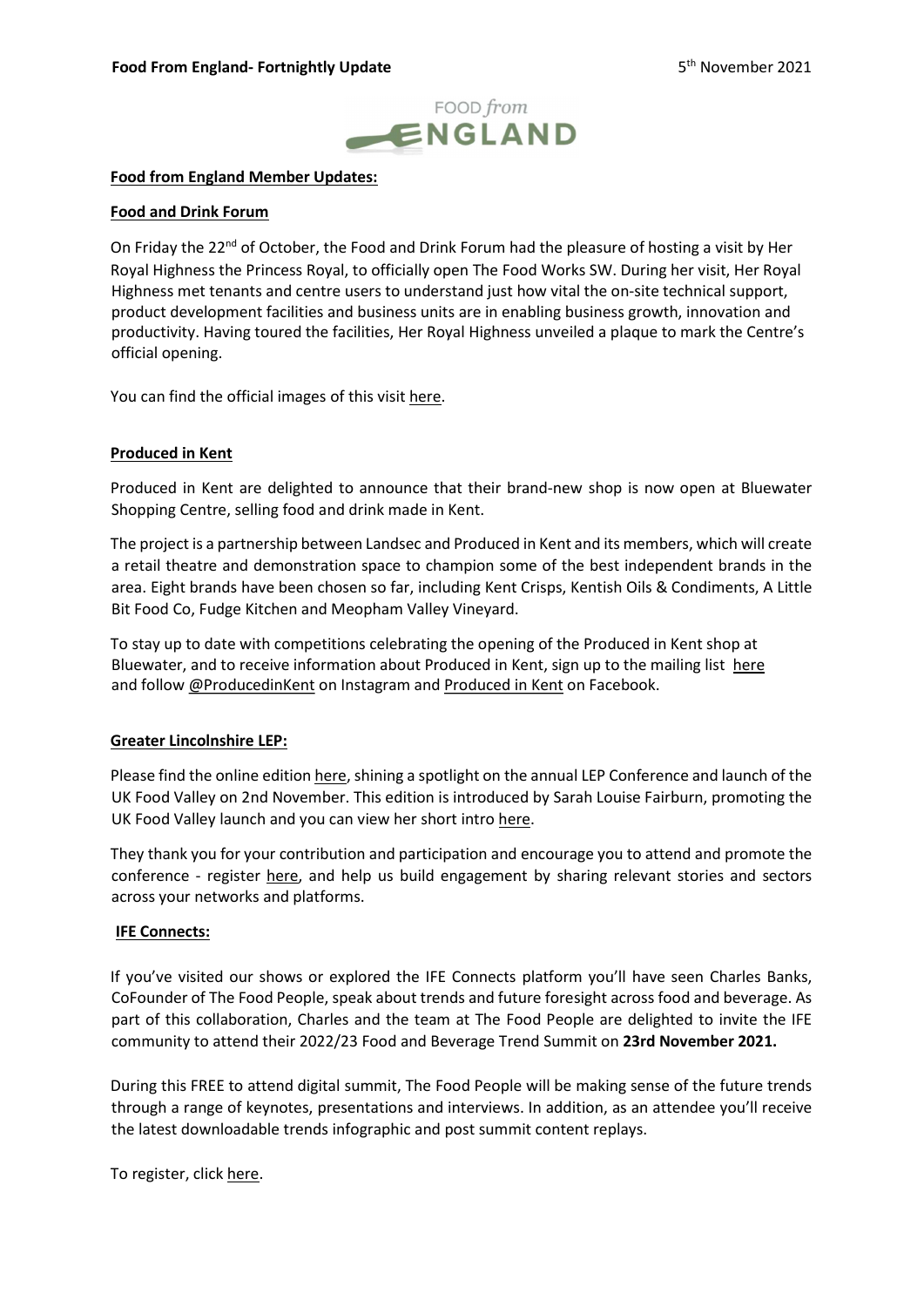

## FROM DEFRA:

## Agreement reached to ensure supplies of CO2 to businesses

The carbon dioxide (CO2) industry has come to an agreement to ensure UK businesses have access to a sustainable supply of CO2 - an essential component of the national economy.

CO2 suppliers have agreed to pay CF Fertilisers a price for the CO2 it produces that will enable it to continue operating while global gas prices remain high, drawing on support from industry and delivering value for money for the taxpayer.

This price for CO2 reflects the vital importance of this material to everything from our nuclear industry to hospitals to the food and beverage industry. CF Fertilisers produces around 60% of the UK's commercial CO2 requirements.

Please find further detail in the press release on GOV.UK here.

### Agri-Food guidance and updates

Government Chemist contributes to Institute of Food Science Technology food allergens resource

The Institute of Food Science Technology has launched a new Food Allergens Knowledge Hub to help consumers, food businesses and educators source best practice advice. Read more here.

## Project launched to tackle greenwashing in food and drink sectors

The Environment Agency has launched a project to standardise metrics for environmental performance for the food and drink sector.

#### £500 million Plan for Jobs expansion

Hundreds of thousands of people are to be supported as part of the more-than £500 million expansion of the Government's Plan for Jobs. The Government is also extending its £3,000 incentive payment for every apprentice a business hires up until 31 January 2022. Read more here.

#### Plastic Packaging Tax

A new Plastic Packaging Tax comes into force on 1 April 2022.

## Invitation to participate in research

We are looking to get feedback on the Plastic Packaging Tax, and will be conducting research sessions during October and November 2021, with further research sessions being held through to April 2022.

If you or your organisation would like to participate in a research session, please contact ruth.clark@hmrc.gov.uk with a contact name and email address of a suitable person who we can speak with. If you have already participated in research sessions, thank you, and please get in touch as we would appreciate your continued support.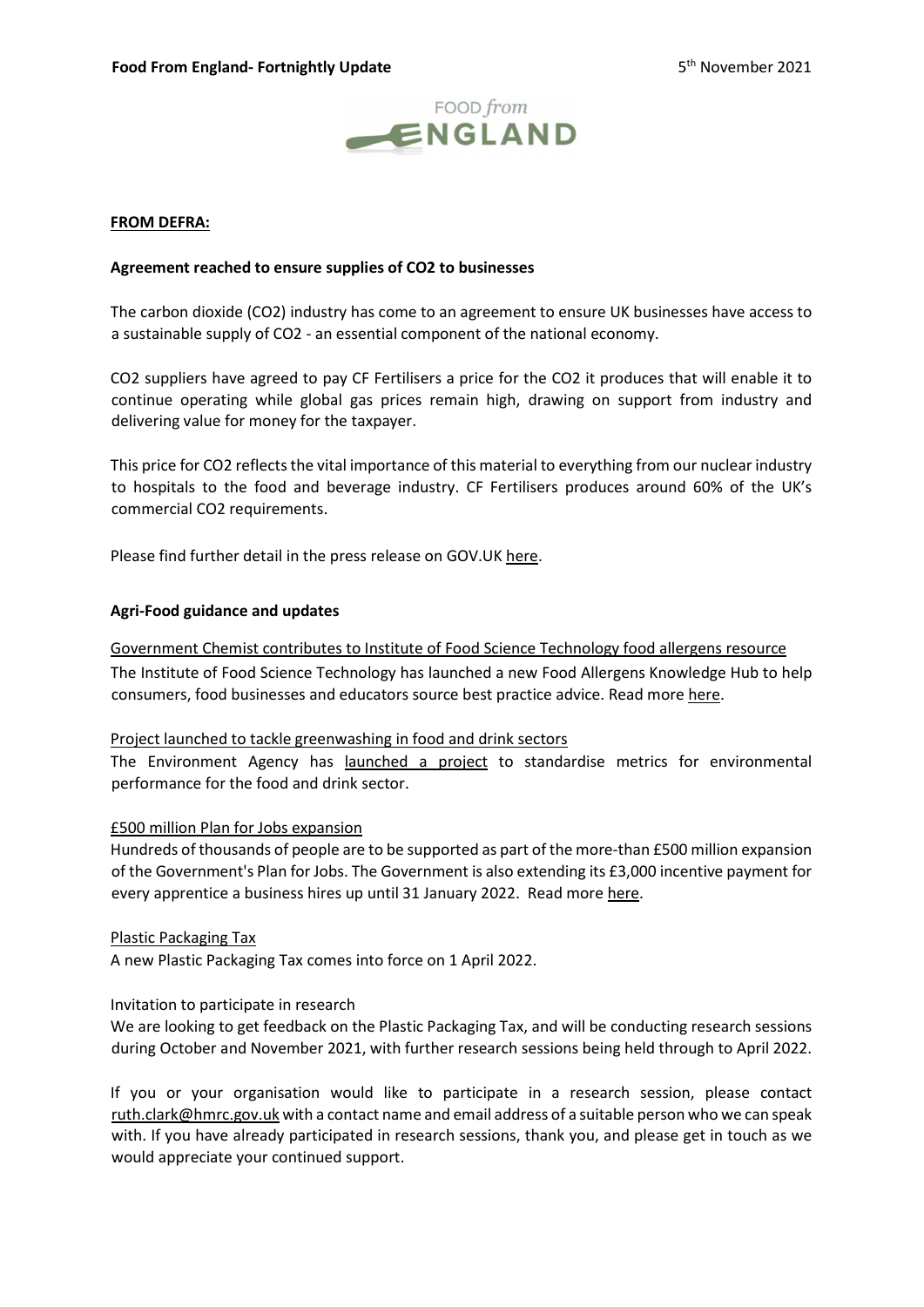

You can find full details on the Plastic Packaging Tax page at GOV.UK.

In light of helpful feedback from industry, the requirement to include a Plastic Packaging Tax statement with invoices will not be commenced when the rest of the tax takes effect on 1 April 2022.

We encourage businesses to consider how they can address this on a voluntary basis in the short term. In the medium term, HMRC will work with industry to agree an effective and practical requirement.

Further guidance and support to businesses will be provided in the near future.

### Plastic Packaging Tax: webinars

Businesses that manufacture or import plastic packaging can sign up for HMRC's "Get Ready for Plastic Packaging Tax Webinars" to learn more about what needs to be done before the tax comes into force on 1 April 2022. HMRC's webinars will also give you the opportunity to ask any questions you may have regarding the administration of the tax.

### Get ready for Plastic Packaging Tax - administration and technical aspects webinar

This webinar will cover the technical points about recycled plastic and exemptions from tax. It will take place at 11:45am on Friday 12 November. Sign up here.

## Get ready for Plastic Packaging Tax - introduction to Plastic Packaging Tax webinar

This webinar will cover how the tax will operate. It will take place at 1:45pm on Monday 8 November. Sign up here.

You can find full details on the Plastic Packaging Tax page at GOV.UK.

#### Government set to bolster supply chains

The Government has announced a consultation to temporarily extend cabotage rules and a package of measures to support the pig industry. Read more here.

## Prime Minister appoints expert supply chain adviser

The Prime Minister has appointed Sir David Lewis as the UK Government's supply chain adviser. Read more here...

#### Help to Grow scheme

Help to Grow is a £520 million scheme to help owners of small and medium-sized business take their business to the next level. There are two Government-backed programmes designed to help leaders learn new skills, reach more customers and boost profits:

Help to Grow: Management offers senior business leaders management and leadership training, delivered by business schools across the UK.

Help to Grow: Digital offers businesses free, impartial advice on how technology can boost business, delivered through a new online platform, and discounts on approved software.